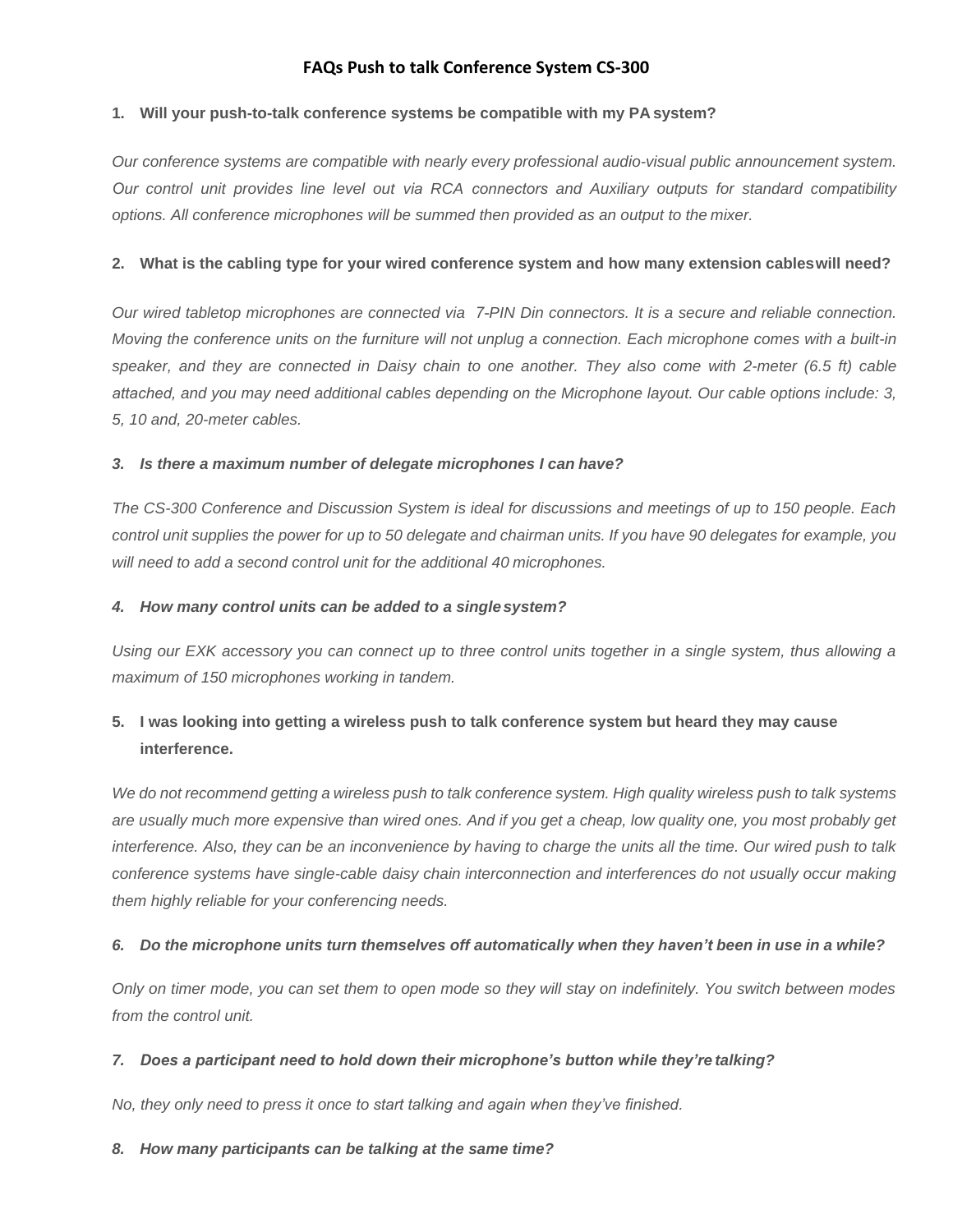*Assuming each participant has their own microphone then up to four with delegate units, while there's no limit for chairman units to be lit at the same time.*

## *9. How many microphones can be daisy-chained together?*

Each control unit features two trunks on their back; to each one you can connect a daisy chain of up to 25 units, so *in total you can use up to 50 mics with a single control unit.*

# *10. Can this system be connected to a computer to allow for virtual participants through Zoom or similar applications?*

Yes, using our USB adapter pack you can easily connect the CU-300 control unit to a PC so all the participants with *microphones would be able to seamlessly communicate with other people on the other end of the application. And them in turn would be able to perfectly listen to the participants with microphones while they talk.*

#### *11. Can I record my meetings?*

*The control unit in the CS-300 system has a recording output to connect to a digital recorder.*

*12. In the CS-300 Manual - 5.7 "Connecting a Telephone Coupler", does that mean we could connect a* phone and the voice from the other end of phone could be heard from the internal speaker of Chairman *unit and Delegate unit? And can you recommend a telephone coupler?*

*Yes, but not directly, you can connect to a land line using a digital hybrid. We can recommend the Telos Hx1.*

## *13. Can I use the CS-300 for a teleconference over the phone?*

*Yes. It's possible. You should get a phone adapter specific to your phone model with audio input and output connectors to connect directly to the CU-300.*

## *l wired and wireless microphones? 14. What are the benefits of using the Enersound push to talk conference microphone system, standard*

*Each standard wired microphone is connected directly into one channel of an audio mixer using a cable. For example, if 10 standard wired microphones are required, you will need to run 10 cables into a 10-channel mixer*  and have an operator opening and closing the microphones to avoid excessive noise and feedback for having all *the mics opened. If you think this is complicated with 10 microphones, imagine having 50 or more mics.*

*Each standard wireless microphone is comprised of a wireless microphone transmitter, and a base receiver that is connected into one channel of an audio mixer using a cable. Going back to the same example above, if 10 wireless*